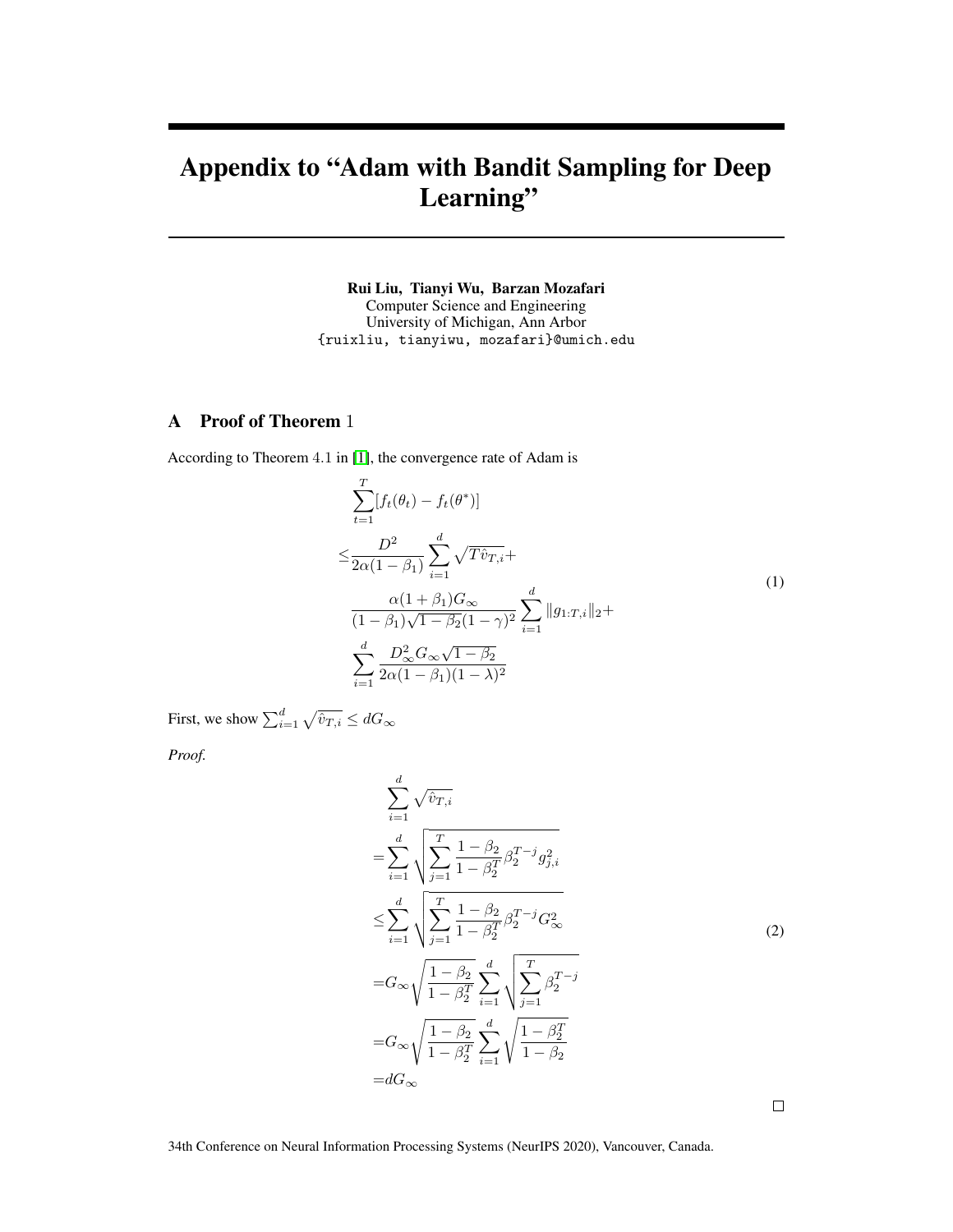Therefore, the above bound can be rewritten as

$$
\sum_{t=1}^{T} [f_t(\theta_t) - f_t(\theta^*)]
$$
  
\n
$$
\leq \rho_1 d\sqrt{T} + \sqrt{d} \rho_2 \sqrt{\sum_{t=1}^{T} ||\hat{G}_t||^2 + \rho_3}
$$
\n(3)

where

$$
\rho_1 = \frac{D^2 G_{\infty}}{2\alpha (1 - \beta_1)} \n\rho_2 = \frac{\alpha (1 + \beta_1) G_{\infty}}{(1 - \beta_1)\sqrt{1 - \beta_2}(1 - \gamma)^2} \n\rho_3 = \sum_{i=1}^d \frac{D_{\infty}^2 G_{\infty} \sqrt{1 - \beta_2}}{2\alpha (1 - \beta_1)(1 - \gamma)^2}
$$
\n(4)

*Proof.*

$$
\sum_{t=1}^{T} [f_t(\theta_t) - f_t(\theta^*)]
$$
  
\n
$$
\leq \rho_1 d\sqrt{T} + \rho_2 \sum_{i=1}^{d} ||g_{1:T,i}||_2 + \rho_3
$$
  
\n
$$
= \rho_1 d\sqrt{T} + d\rho_2 \sum_{i=1}^{d} \frac{1}{d} \sqrt{\sum_{t=1}^{T} (\hat{G}_{t,i})^2 + \rho_3}
$$
  
\n(due to  $\sqrt{\cdot}$  is concave)  
\n
$$
\leq \rho_1 d\sqrt{T} + d\rho_2 \sqrt{\sum_{i=1}^{d} \frac{1}{d} \sum_{t=1}^{T} (\hat{G}_{t,i})^2 + \rho_3}
$$
  
\n
$$
= \rho_1 d\sqrt{T} + \sqrt{d} \rho_2 \sqrt{\sum_{t=1}^{T} ||\hat{G}_t||^2 + \rho_3}
$$

we could get the following theorem for the convergence of Adam with sampling with replacement with batch size  $K$ .

$$
\sum_{t=1}^{T} [f_t(\theta_t) - f_t(\theta^*)]
$$
\n
$$
= \rho_1 d\sqrt{T} + \sqrt{d}\rho_2 \sqrt{\frac{1}{n^2 K} \sum_{t=1}^{T} \mathbb{E}\left[\sum_{j=1}^{n} \frac{\|g_t\|^2}{p_j^t}\right]} + \rho_3
$$
\n(6)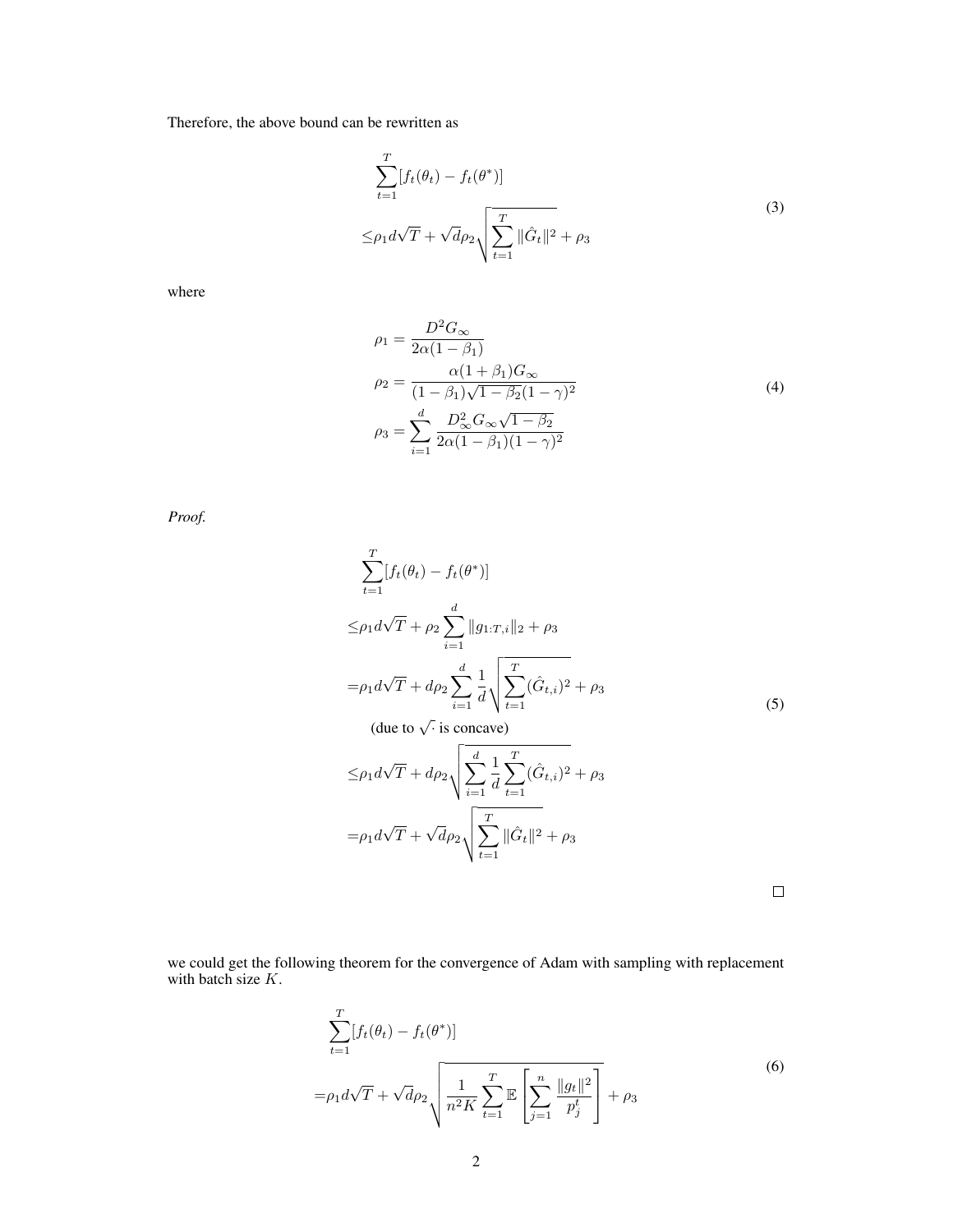*Proof.* Since 
$$
\hat{G}_t = \frac{1}{K} \sum_{k=1}^K \hat{g}_{I_k^t} = \frac{1}{K} \sum_{k=1}^K \frac{g_{I_k^t}}{n p_{I_k^t}},
$$
 we have  
\n
$$
\mathbb{E}[\|\hat{G}_t\|^2] \leq \frac{1}{n^2 K^2} \sum_{k=1}^K \mathbb{E} \left[ \frac{\|g_{I_k^t}\|^2}{p_{I_k^t}^2} \right]
$$
\n
$$
= \frac{1}{n^2 K^2} \sum_{k=1}^K \mathbb{E} \left[ \sum_{j=1}^n \frac{\|g_j^t\|^2}{(p_j^t)^2} p_j^t \right]
$$
\n
$$
= \frac{1}{n^2 K^2} \sum_{k=1}^K \mathbb{E} \left[ \sum_{j=1}^n \frac{\|g_j^t\|^2}{p_j^t} \right]
$$
\n
$$
= \frac{1}{n^2 K} \mathbb{E} \left[ \sum_{j=1}^n \frac{\|g_j^t\|^2}{p_j^t} \right]
$$
\n(7)

From previous step, we know

$$
\sum_{t=1}^{T} [f_t(\theta_t) - f_t(\theta^*)]
$$
\n
$$
\leq \rho_1 d\sqrt{T} + \sqrt{d} \rho_2 \sqrt{\sum_{t=1}^{T} ||\hat{G}_t||^2 + \rho_3}
$$
\n
$$
\leq \rho_1 d\sqrt{T} + \sqrt{d} \rho_2 \sqrt{\sum_{t=1}^{T} \frac{1}{n^2 K} \mathbb{E} \left[ \sum_{j=1}^{n} \frac{||g_j^t||^2}{p_j^t} \right]} + \rho_3
$$
\n
$$
= \rho_1 d\sqrt{T} + \sqrt{d} \rho_2 \sqrt{\frac{1}{n^2 K} \sum_{t=1}^{T} \mathbb{E} \left[ \sum_{j=1}^{n} \frac{||g_j^t||^2}{p_j^t} \right]} + \rho_3
$$
\n
$$
(8)
$$

# B Proof of Theorem 2

Theorem 2 follows from Theorem 1 and Lemma 1. Therefore, we focus on the proof of Lemma 1 here. We prove Lemma 1 using the framework of online learning with bandit feedback.

Online optimization is interested in choosing  $p<sup>t</sup>$  to solve the following problem

$$
\min_{p^t \in \mathcal{P}, 1 \le t \le T} \sum_{t=1}^T L_t(p^t) \tag{9}
$$

where  $L_t(p^t)$  is the loss that incurs at each iteration. Equivalently, the goal is the same as minimizing the pseudo-regret:

$$
\bar{R}_T = \mathbb{E} \sum_{t=1}^T L_t(p^t) - \min_{p \in \mathcal{P}} \mathbb{E} \sum_{t=1}^T L_t(p)
$$
 (10)

The following Algorithm [1](#page-3-0) similar to EXP3 could be used to solve the above problem.

To be clear, the Bregman divergence  $B_{\phi}(x, y) = \phi(x) - \phi(y) - \langle \nabla \phi(y), x - y \rangle$ . Note that, the updating step of Algorithm [1](#page-3-0) is equivalent to

<span id="page-2-0"></span>
$$
w^{t+1} = \nabla \phi^*(\nabla \phi(p^t) - \alpha_p \hat{h}_t)
$$
  
\n
$$
p^{t+1} = \underset{y \in \mathcal{P}}{\operatorname{argmin}} B_{\phi}(y, w^{t+1})
$$
\n(11)

We have the following convergence result for Algorithm [1.](#page-3-0)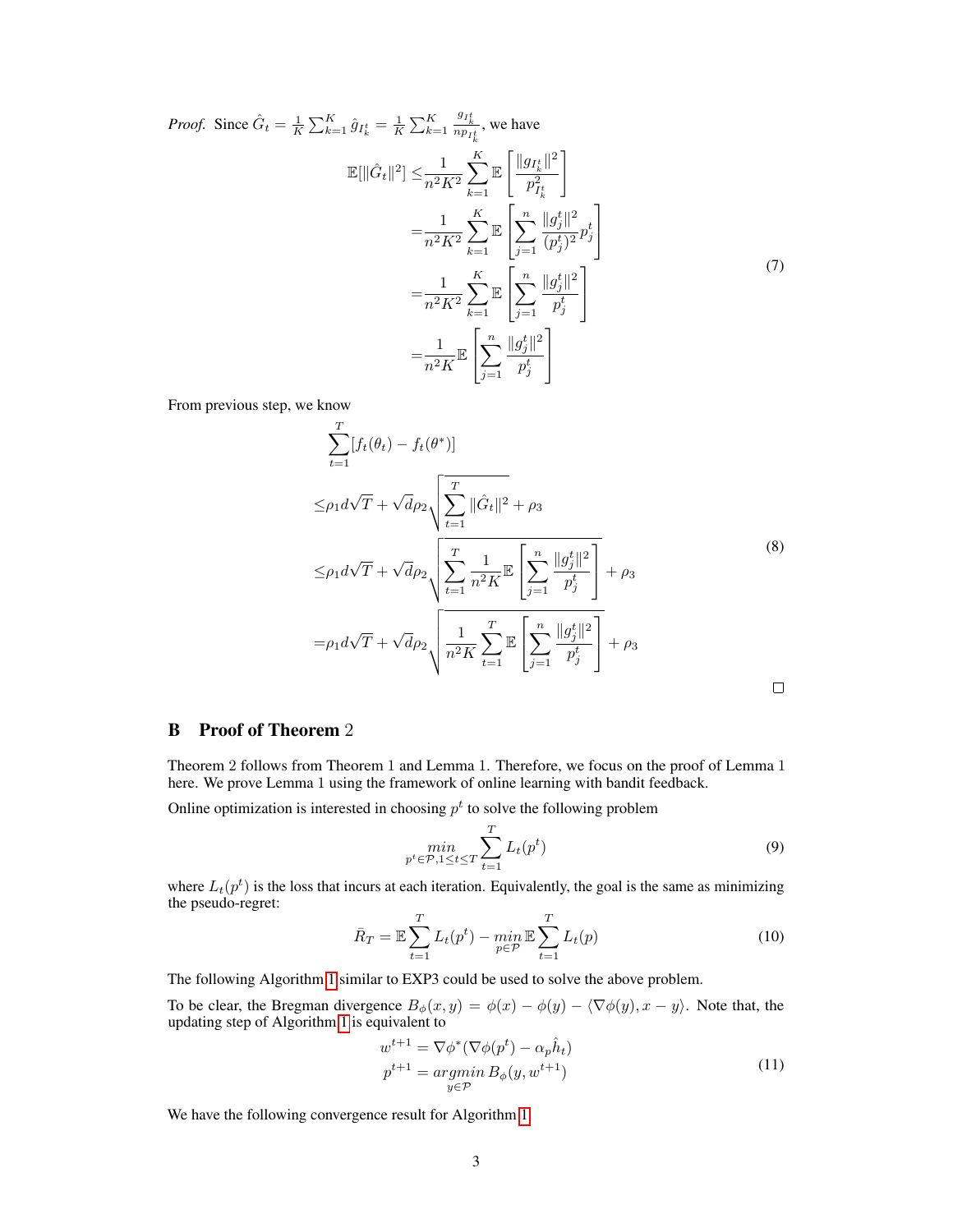Algorithm 1 Online optimization

- <span id="page-3-0"></span>1: Input: stepsize  $\alpha_p$
- 2: Initialize  $x^1$  and  $p^1$ .
- 3: for  $t = 1, \cdots, T$  do
- 4: Play a perturbation  $\tilde{p}^t$  of  $p^t$  and observe  $\nabla L_t(\tilde{p}^t)$
- 5: Compute an unbiased gradient estimate  $\hat{h}_t$  of  $\nabla L_t(p^t)$ , i.e. as long as  $\mathbb{E}[\hat{h}_t] = \nabla L_t(p^t)$
- 6: Update  $p^t: p^{t+1} \leftarrow argmin_{p \in \mathcal{P}} \left\{ \langle \hat{h}_t, p \rangle + \frac{1}{\alpha_p} B_{\phi}(p, p^t) \right\}.$
- 7: end for

Proposition B.1. *The Algorithm [1](#page-3-0) has the following convergence result*

$$
\bar{R}_T = \mathbb{E} \sum_{t=1}^T L_t(\tilde{p}^t) - \min_{p \in \mathcal{P}} \mathbb{E} \sum_{t=1}^T L_t(p)
$$
\n
$$
\leq \frac{B_\phi(p, p^1)}{\alpha_p} + \frac{1}{\alpha_p} \sum_{t=1}^T \mathbb{E} B_{\phi^*} (\nabla \phi(p^t) - \alpha_p \hat{h}_t, \nabla \phi(p^t))
$$
\n
$$
+ \sum_{t=1}^T \mathbb{E} \left[ \| p_t - \tilde{p}_t \| \| \hat{h}_t \|_* \right] \tag{12}
$$

*If*  $L_t(p^t)$  is linear (i.e.  $L_t(p^t) = \langle l_t, p^t \rangle$ ), then we have

$$
\bar{R}_T = \mathbb{E} \sum_{t=1}^T L_t(\tilde{p}^t) - \min_{p \in \mathcal{P}} \mathbb{E} \sum_{t=1}^T L_t(p)
$$
\n
$$
\leq \frac{B_\phi(p, p^1)}{\alpha_p} + \frac{1}{\alpha_p} \sum_{t=1}^T \mathbb{E} B_{\phi^*} (\nabla \phi(p^t) - \alpha_p \hat{h}_t, \nabla \phi(p^t))
$$
\n
$$
+ \sum_{t=1}^T \mathbb{E} \left[ \| p_t - \mathbb{E}[\tilde{p}_t | p_t] \| \| \hat{h}_t \|_* \right] \tag{13}
$$

For example, let  $\phi(p) = \sum_{j=1}^n p_j \log p_j$ . Then its convex conjugate is  $\phi^*(u) = \sum_{j=1}^n \exp(u_j - 1)$ . In this case, due to Equation [\(11\)](#page-2-0), the updating step of Algorithm [1](#page-3-0) becomes

$$
w_j^{t+1} = p_j^t \exp(-\alpha_p \hat{h}_{t,j}), \forall 1 \le j \le n
$$
\n<sup>(14)</sup>

The convergence result can also be simplified because

$$
B_{\phi^*}(\nabla\phi(p^t) - \alpha_p \hat{h}_t, \nabla\phi(p^t))
$$
  
= 
$$
\sum_{j=1}^n p_j^t \left( \exp(-\alpha_p \hat{h}_{t,j}) + \alpha_p \hat{h}_{t,j} - 1 \right)
$$
  
(assume  $\hat{h}_{t,j} \ge 0$  and due to  $e^z - z - 1 \le z^2/2$  for  $z \le 0$ )  

$$
\le \frac{\alpha_p^2}{2} \sum_{j=1}^n p_j^t \hat{h}_{t,j}^2
$$
 (15)

**Linear Case:** Let's consider a special case where  $L_t(p^t)$  is linear, i.e.  $L_t(p^t) = \langle l_t, p^t \rangle$ . Assume  $p^t$ is a probability distribution, i.e.  $\mathcal{P} = \{p : \sum_{i=1}^{n} p_i = 1, 0 \leq p_i \leq 1, \forall i\}$ . In this case,  $\nabla L_t(p^t) = l_t$ . At iteration t, assume that we can't get the whole vector of  $l_t$ . Instead, we can get only one coordinate  $l_{t, J_t}$ , where  $J_t$  is sampled according to the distribution  $p^t$ . This is equivalent to  $\tilde{p}^t_j = \mathbb{1}(j = J_t)$ . Obviously,

$$
\mathbb{E}[\tilde{p}_j^t] = \mathbb{E}[\mathbb{1}(j = J_t)] = \sum_{i=1}^n p_i^t \mathbb{1}(j = i) = p_j^t
$$
 (16)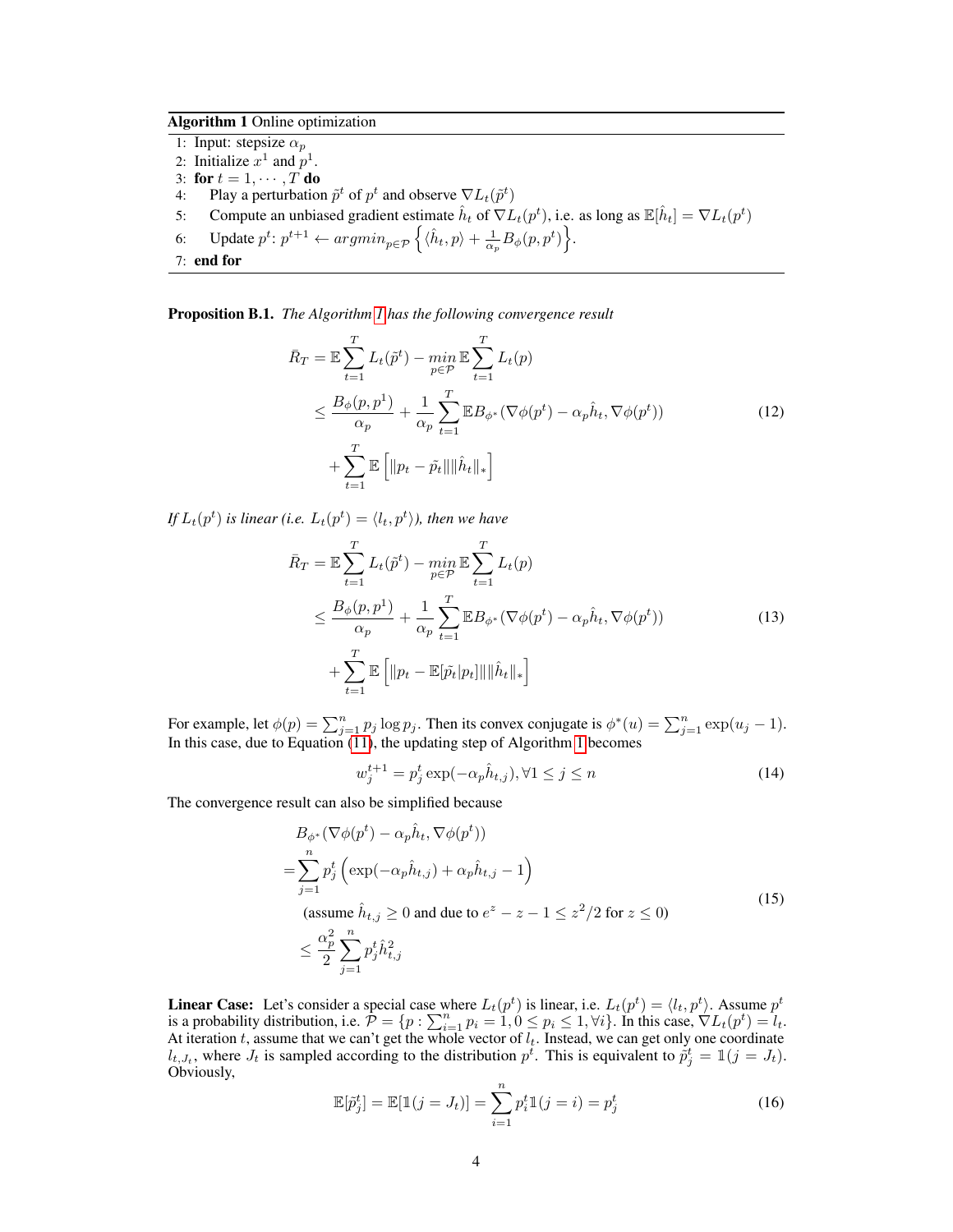Furthermore, to get the unbiased estimate of gradient, we set  $\hat{h}_{t,j} = \frac{l_{t,j} 1 (j = J_t)}{n^t}$  $\frac{(j=J_t)}{p_j^t}$ . To verify  $\hat{h}_{t,j}$  is indeed unbiased w.r.t.  $l_{t,j}$ ,

$$
\mathbb{E}[\hat{h}_{t,j}] = \mathbb{E}[\frac{l_{t,j}\mathbb{1}(j=J_t)}{p_j^t}] = \frac{l_{t,j}\mathbb{E}[\mathbb{1}(j=J_t)]}{p_j^t} = \frac{l_{t,j}}{p_j^t}p_j^t = l_{t,j}
$$
(17)

For sampling multiple actions  $I^t$ , we have the following

$$
\hat{h}_{t,j} = \frac{l_{t,j} \sum_{k=1}^{K} \mathbb{1}(j = I_k^t)}{K p_j^t}
$$
\n(18)

And its convergence result is

$$
\bar{R}_{T} = \mathbb{E} \sum_{t=1}^{T} L_{t}(\tilde{p}^{t}) - \min_{p \in \mathcal{P}} \mathbb{E} \sum_{t=1}^{T} L_{t}(p) \n\leq \frac{B_{\phi}(p, p^{1})}{\alpha_{p}} + \frac{1}{\alpha_{p}} \sum_{t=1}^{T} \mathbb{E} B_{\phi^{*}} (\nabla \phi(p^{t}) - \alpha_{p} \hat{h}_{t}, \nabla \phi(p^{t})) \n+ \sum_{t=1}^{T} \mathbb{E} \left[ ||p_{t} - \mathbb{E}[\tilde{p}_{t}|p_{t}]|| \|\hat{h}_{t}||_{*} \right] \n= \frac{B_{\phi}(p, p^{1})}{\alpha_{p}} + \frac{1}{\alpha_{p}} \sum_{t=1}^{T} \mathbb{E} B_{\phi^{*}} (\nabla \phi(p^{t}) - \alpha_{p} \hat{h}_{t}, \nabla \phi(p^{t})) \n\leq \frac{B_{\phi}(p, p^{1})}{\alpha_{p}} + \frac{\alpha_{p}}{2} \sum_{t=1}^{T} \mathbb{E} \sum_{j=1}^{T} p_{j}^{t} \hat{h}_{t,j}^{2} \n= \frac{B_{\phi}(p, p^{1})}{\alpha_{p}} + \frac{\alpha_{p}}{2} \sum_{t=1}^{T} \mathbb{E} \sum_{j=1}^{n} p_{j}^{t} \frac{l_{t,j}^{2} (\sum_{k=1}^{K} \mathbb{1}(j = I_{k}^{t}))^{2}}{(\kappa p_{j}^{t})^{2}} \n\leq \frac{B_{\phi}(p, p^{1})}{\alpha_{p}} + \frac{\alpha_{p}}{2} \sum_{t=1}^{T} \mathbb{E} \sum_{j=1}^{n} p_{j}^{t} \frac{l_{t,j}^{2} \sum_{k=1}^{K} (\mathbb{1}(j = I_{k}^{t}))^{2}}{K(p_{j}^{t})^{2}} \n= \frac{B_{\phi}(p, p^{1})}{\alpha_{p}} + \frac{\alpha_{p}}{2} \sum_{t=1}^{T} \mathbb{E} \sum_{p_{j}^{t}}^{l} l_{t,j}^{2} \n= \frac{B_{\phi}(p, p^{1})}{\alpha_{p}} + \frac{\alpha_{p}}{2} \sum_{t=
$$

We want to apply online optimization/bandit to learn  $p_j^t$ , in which case the loss at t-th iteration is  $l_t(p^t) = \sum_{j=1}^n \frac{||g_j(x^t)||_*^2}{p_j^t}$ . Because the loss  $l_t(p^t)$  is a nonlinear function, we could use nonlinear bandit as a general approach to solve this. However, another simpler approach is to convert it to linear problem, where linear bandit could be used. Specifically, we have

$$
\sum_{t=1}^{T} \mathbb{E}\left[\sum_{j=1}^{n} \|g_j(x^t)\|_{*}^{2} \left(\frac{1}{p_j^t} - \frac{1}{p_j}\right)\right]
$$
\n
$$
\leq \sum_{t=1}^{T} \mathbb{E}\left[\left\langle -\left\{\|g_j(x^t)\|_{j,*}^{2}/(p_j^t)^2\right\}_{j=1}^{n}, p^t - p\right\rangle\right]
$$
\n
$$
= \sum_{t=1}^{T} \mathbb{E}\left[\left\langle -\left\{\|g_j(x^t)\|_{j,*}^{2}/(p_j^t)^2 + \frac{L^2}{p_{min}^2}\right\}_{j=1}^{n}, p^t - p\right\rangle\right]
$$
\n(20)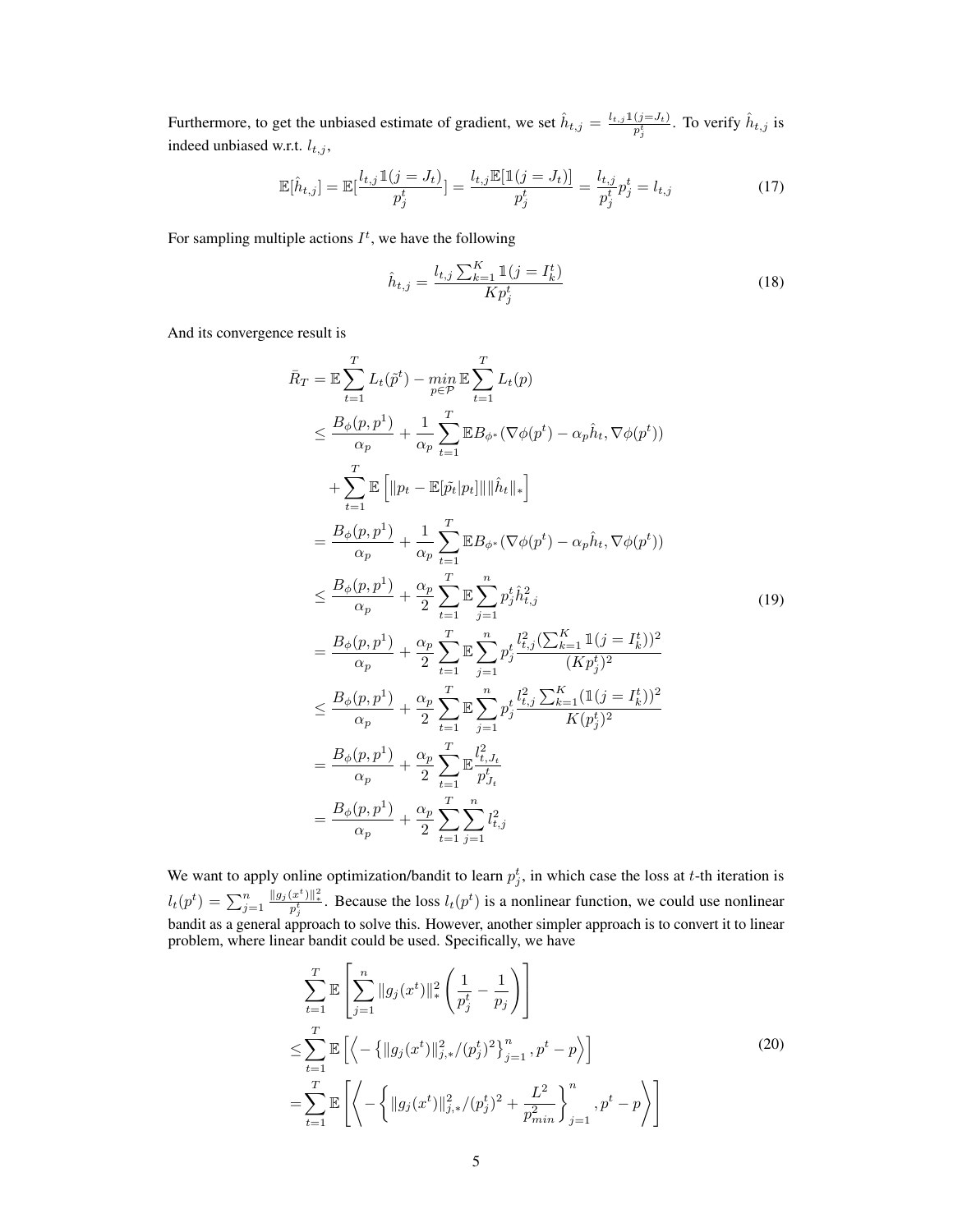This is equivalent to online linear optimization setting where  $l_{t,j}(x) = -\frac{\|g_j(x)\|_{j,*}^2}{(p_j^t)^2} + \frac{L^2}{p_{mi}^2}$  $\frac{L^2}{p_{min}^2}$ . And it's easy to see that  $0 \leq l_{t,j} \leq \frac{L^2}{n^2}$  $\frac{L^2}{p_{min}^2}$ . Then the convergence result is

$$
\mathbb{E}\sum_{t=1}^{T} L_{t}(\tilde{p}^{t}) - \min_{p\in\mathcal{P}} \mathbb{E}\sum_{t=1}^{T} L_{t}(p) \n= \frac{B_{\phi}(p, p^{1})}{\alpha_{p}} + \frac{\alpha_{p}}{2} \sum_{t=1}^{T} \sum_{j=1}^{n} l_{t,j}^{2} \n\leq \frac{B_{\phi}(p, p^{1})}{\alpha_{p}} + \frac{\alpha_{p}}{2} \sum_{t=1}^{T} \sum_{j=1}^{n} \frac{L^{4}}{p_{min}^{4}} \n= \frac{B_{\phi}(p, p^{1})}{\alpha_{p}} + \frac{\alpha_{p}}{2} \frac{nTL^{4}}{p_{min}^{4}} \n\leq \frac{R^{2}}{\alpha_{p}} + \frac{\alpha_{p}}{2} \frac{nTL^{4}}{p_{min}^{4}} \n(\text{set } \alpha_{p} = \sqrt{\frac{2R^{2}p_{min}^{4}}{nTL^{4}}}) \n= \frac{RL^{2}}{p_{min}^{2}} \sqrt{2nT}
$$
\n(21)

# C Proofs about Comparison with Uniform Sampling

## C.1 Proof of Lemma 2

*Proof.*

$$
\mathbb{E} \sum_{j=1}^{n} \frac{\|g_j\|^2}{p_j}
$$
\n
$$
= \mathbb{E} n \sum_{j=1}^{n} \|g_j\|^2
$$
\n
$$
= n \sum_{j=1}^{n} \mathbb{E} \|g_j\|^2
$$
\n
$$
\leq n \sum_{j=1}^{n} \mathbb{E} \sum_{i=1}^{d} z_{j,i}^2
$$
\n
$$
= n \sum_{j=1}^{n} \sum_{i=1}^{d} \beta_3 i^{-\gamma} j^{-\gamma}
$$
\n
$$
= \beta_3 n \sum_{j=1}^{n} j^{-\gamma} \sum_{i=1}^{d} i^{-\gamma}
$$
\n
$$
\leq \beta_3 n \log n \log d
$$
\n(22)

 $\Box$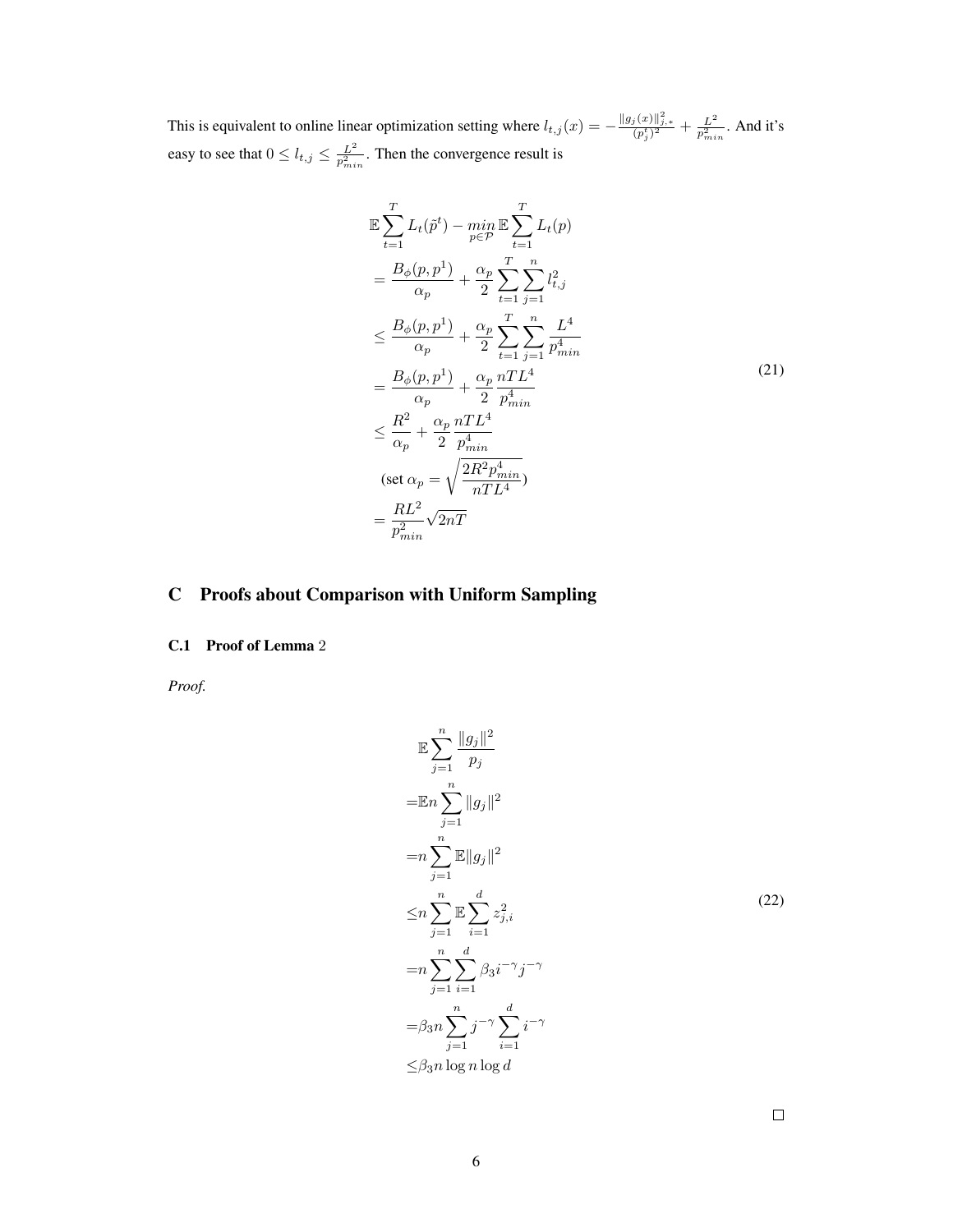#### C.2 Proof of Theorem 3

*Proof.* By plugging Lemma 2 into Theorem 2, we have

$$
\sum_{t=1}^{T} [f_t(\theta_t) - f_t(\theta^*)]
$$
\n
$$
\leq \rho_1 d\sqrt{T} + \frac{\rho_2 \sqrt{\beta_3}}{\sqrt{K}} \sqrt{d \log d} \frac{\sqrt{n \log n}}{n} \sqrt{T} + \rho_3
$$
\n
$$
\Box
$$

#### C.3 Proof of Lemma 3

*Proof.*

$$
\min_{p \ge p_{min}} \sum_{j=1}^{n} \mathbb{E} \frac{\|g_j\|^2}{p_j}
$$
\n
$$
= \min_{p \ge p_{min}} \sum_{j=1}^{n} \frac{1}{p_j} \mathbb{E} \sum_{i=1}^{d} z_{j,i}^2
$$
\n
$$
= \min_{p \ge p_{min}} \sum_{j=1}^{n} \frac{1}{p_j} \sum_{i=1}^{d} \beta_3 i^{-\gamma} j^{-\gamma}
$$
\n
$$
= \min_{p \ge p_{min}} \sum_{j=1}^{n} \beta_3 \frac{j^{-\gamma}}{p_j} \sum_{i=1}^{d} i^{-\gamma}
$$
\n
$$
\le \min_{p \ge p_{min}} \sum_{j=1}^{n} \beta_3 \frac{j^{-\gamma}}{p_j} \log d
$$
\n
$$
= \beta_3 \log d \min_{p \ge p_{min}} \sum_{j=1}^{n} \frac{j^{-\gamma}}{p_j}
$$
\n(24)

From Proposition 5 in [\[2\]](#page-9-1), we know

$$
\min_{p \ge p_{min}} \sum_{j=1}^{n} \frac{j^{-\gamma}}{p_j} = O(\log^2 n) \tag{25}
$$

Thus, we have

$$
\min_{p \ge p_{min}} \sum_{j=1}^{n} \mathbb{E} \frac{\|g_j\|^2}{p_j}
$$
  
= $\beta_3 \log d \min_{p \ge p_{min}} \sum_{j=1}^{n} \frac{j^{-\gamma}}{p_j}$   
= $O(\log d \log^2 n)$  (26)

 $\Box$ 

#### C.4 Proof of Theorem 4

*Proof.* It follows simply by plugging Lemma 3 into Theorem 2.

 $\Box$ 

# D AMSGrad with Bandit Sampling

We can also use bandit sampling to endow AMSGrad [\[3\]](#page-9-2) with the ability to adapt to different training examples. Analogous to Theorem 1 in the main text, we have the following theorem regarding AMSGrad with Bandit Sampling.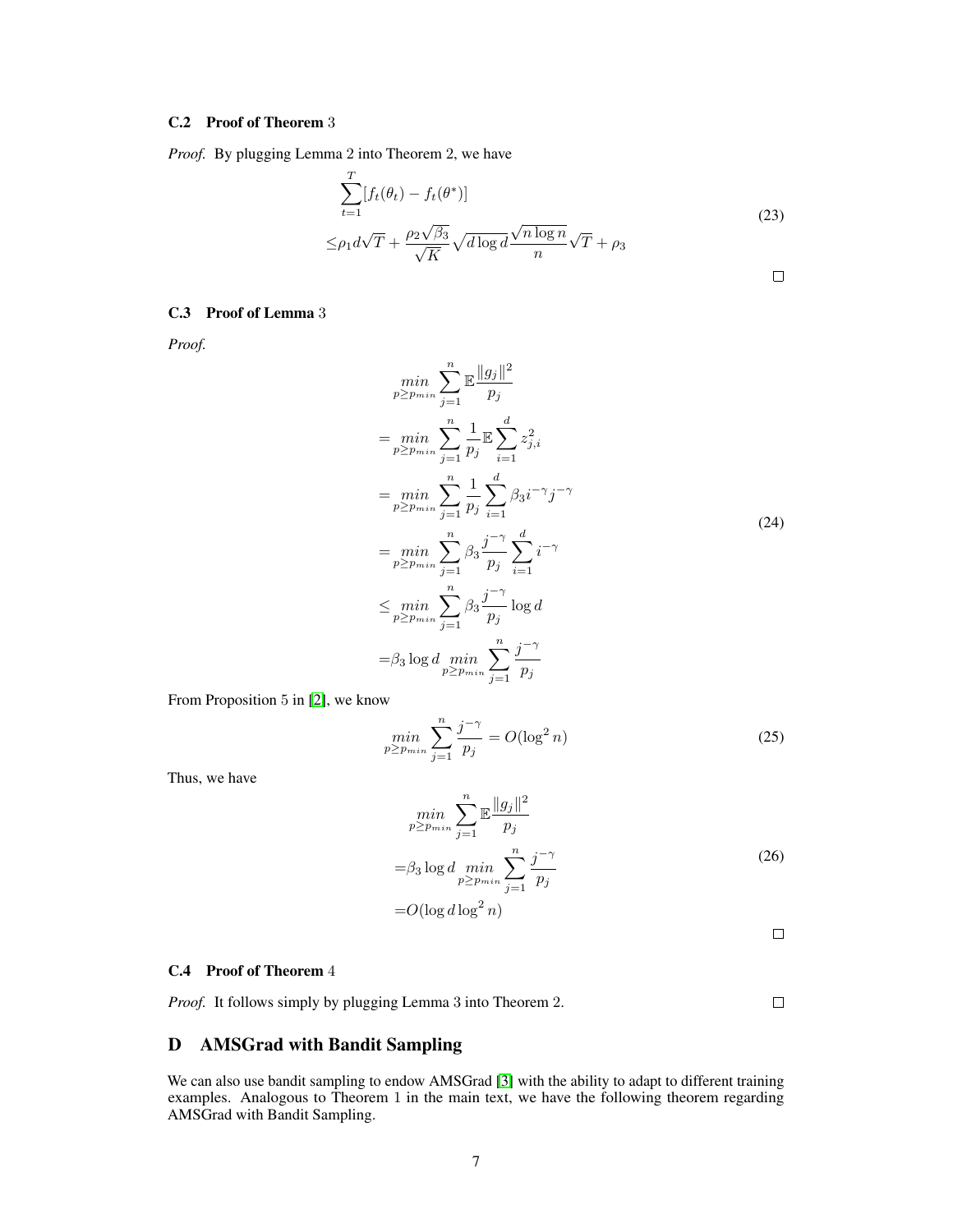**Theorem D.1.** Assume the gradient  $\hat{G}_t$  is bounded,  $\|\hat{G}_t\|_{\infty} \leq G_{\infty}$ , and  $\alpha_t = \alpha/\sqrt{t}$ ,  $\beta_1 = \beta_{11}$ , and **Theorem D.1.** Assume the gradient  $G_t$  is bounded,  $||G_t||_{\infty} \leq G_{\infty}$ , and  $\alpha_t = \alpha/\sqrt{t}$ ,  $\beta_1 = \beta_{11}$ , and  $\gamma = \beta_1/\sqrt{\beta_2} < 1$ ,  $\beta_{1t} = \beta_1 \lambda^{t-1}$ . Then, AMSGrad with Bandit Sampling achieves the following *convergence rate*

$$
R(T) \le \rho_1' d\sqrt{T} + \rho_2' \sqrt{d(1 + \log T)} \sqrt{\sum_{t=1}^T ||\hat{G}_t||^2} + \rho_3'.
$$
 (27)

*where*

$$
\rho_1' = \frac{D_{\infty}^2 G_{\infty}}{\alpha (1 - \beta_1)} \n\rho_2' = \frac{\alpha}{(1 - \beta_1)^2 (1 - \gamma) \sqrt{1 - \beta_2}} \n\rho_3' = \frac{\beta_1 D_{\infty}^2 G_{\infty}}{2 (1 - \beta_1)(1 - \lambda)^2}
$$
\n(28)

*Proof.* According to Corrollary 1 from [\[3\]](#page-9-2), we have

$$
R(T) \le \frac{\rho_1' \sqrt{T}}{G_{\infty}} \sum_{i=1}^d \hat{v}_{T,i}^{1/2} + \rho_2' \sqrt{(1 + \log T)} \sum_{i=1}^d \|g_{1:T,i}\|_2 + \rho_3'.
$$
 (29)

From section "Proof of Theorem 1", we know that

$$
\sum_{i=1}^{d} \sqrt{\hat{v}_{T,i}} \le dG_{\infty} \tag{30}
$$

Therefore,

$$
R(T) \leq \rho_1' d\sqrt{T} + \rho_2' \sqrt{1 + \log T} \sum_{i=1}^d ||g_{1:T,i}||_2 + \rho_3'
$$
  
\n
$$
= \rho_1' d\sqrt{T} + d\rho_2' \sqrt{1 + \log T} \sum_{i=1}^d \frac{1}{d} \sqrt{\sum_{t=1}^T (\hat{G}_{t,i})^2 + \rho_3'}
$$
  
\n(due to  $\sqrt{\cdot}$  is concave)  
\n
$$
\leq \rho_1' d\sqrt{T} + d\rho_2' \sqrt{1 + \log T} \sqrt{\sum_{i=1}^d \frac{1}{d} \sum_{t=1}^T (\hat{G}_{t,i})^2 + \rho_3'}
$$
  
\n
$$
= \rho_1' d\sqrt{T} + \sqrt{d(1 + \log T)} \rho_2' \sqrt{\sum_{t=1}^T ||\hat{G}_t||^2 + \rho_3'}
$$

Simiarly, we could derive theorems about AMSGrad with Bandit Sampling that are analogous to Theorem 2, 3, 4 for ADAMBS. We omit the details here.

## E Additional Experiments

#### E.1 Comparison with Basic SGD Variants

In the main paper, we compared our method with Adam and Adam with importance sampling. Here, we compare with some basic SGD variants (e.g., SGD, Momentum, Adagrad and RMSprop). As shown in Figure [1,](#page-8-0) these basic SGD variants have worse performance than Adam-based methods.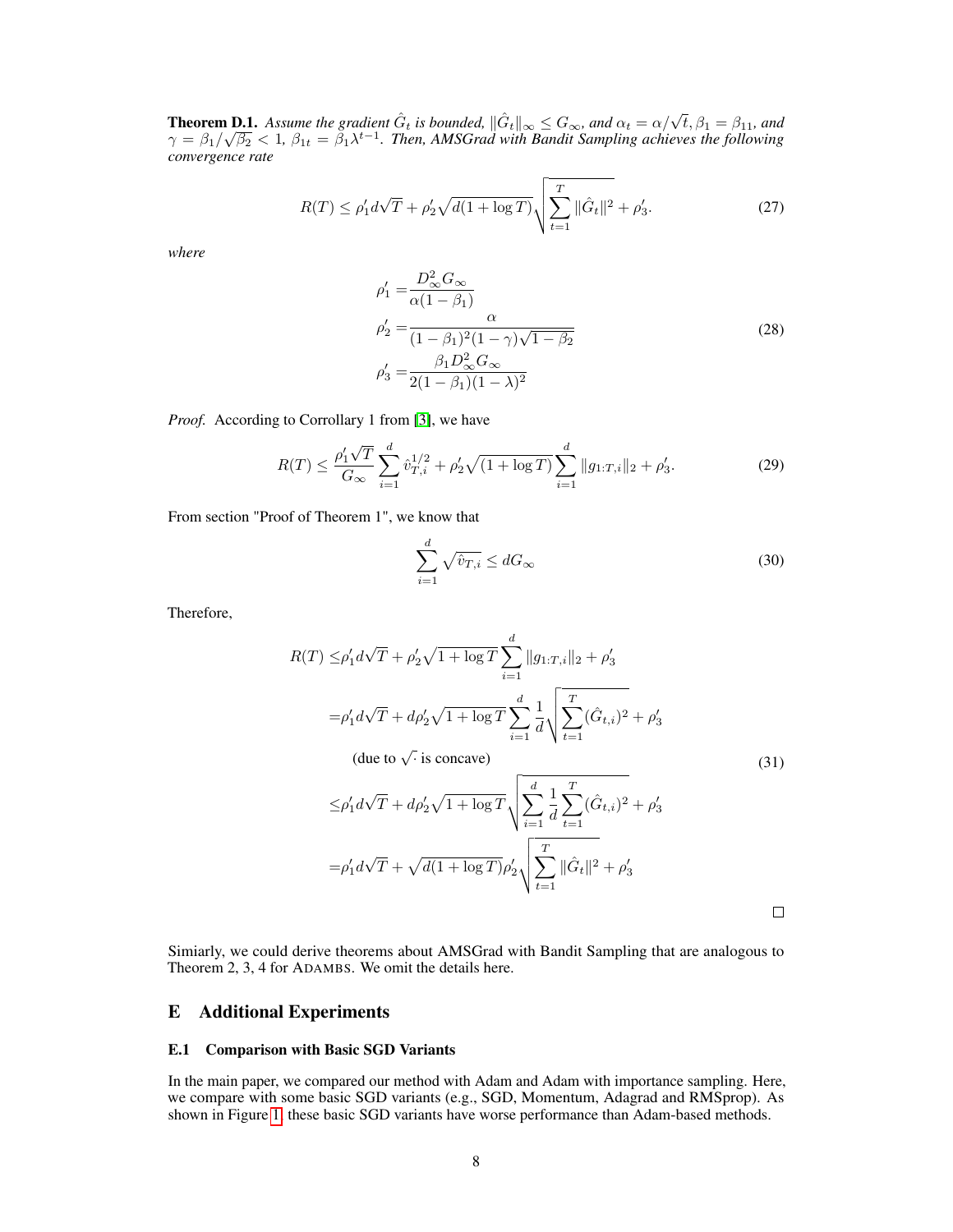

<span id="page-8-0"></span>Figure 1: Experiments comparing with SGD variants.

#### E.2 Comparison on Error Rate

In the main paper, we have shown the plots of loss value vs. wall clock time. Some might also be interested in the convergence curves of loss values. Here, we include some plots of error rate vs. wall clock time, as shown in Figure [2](#page-8-1) and Figure [3.](#page-8-2) They demonstrated the faster convergence of our method in terms of the error rate.



<span id="page-8-1"></span>Figure 2: Error Plot of CNN models



<span id="page-8-2"></span>Figure 3: Error Plot of RNN and RCNN models